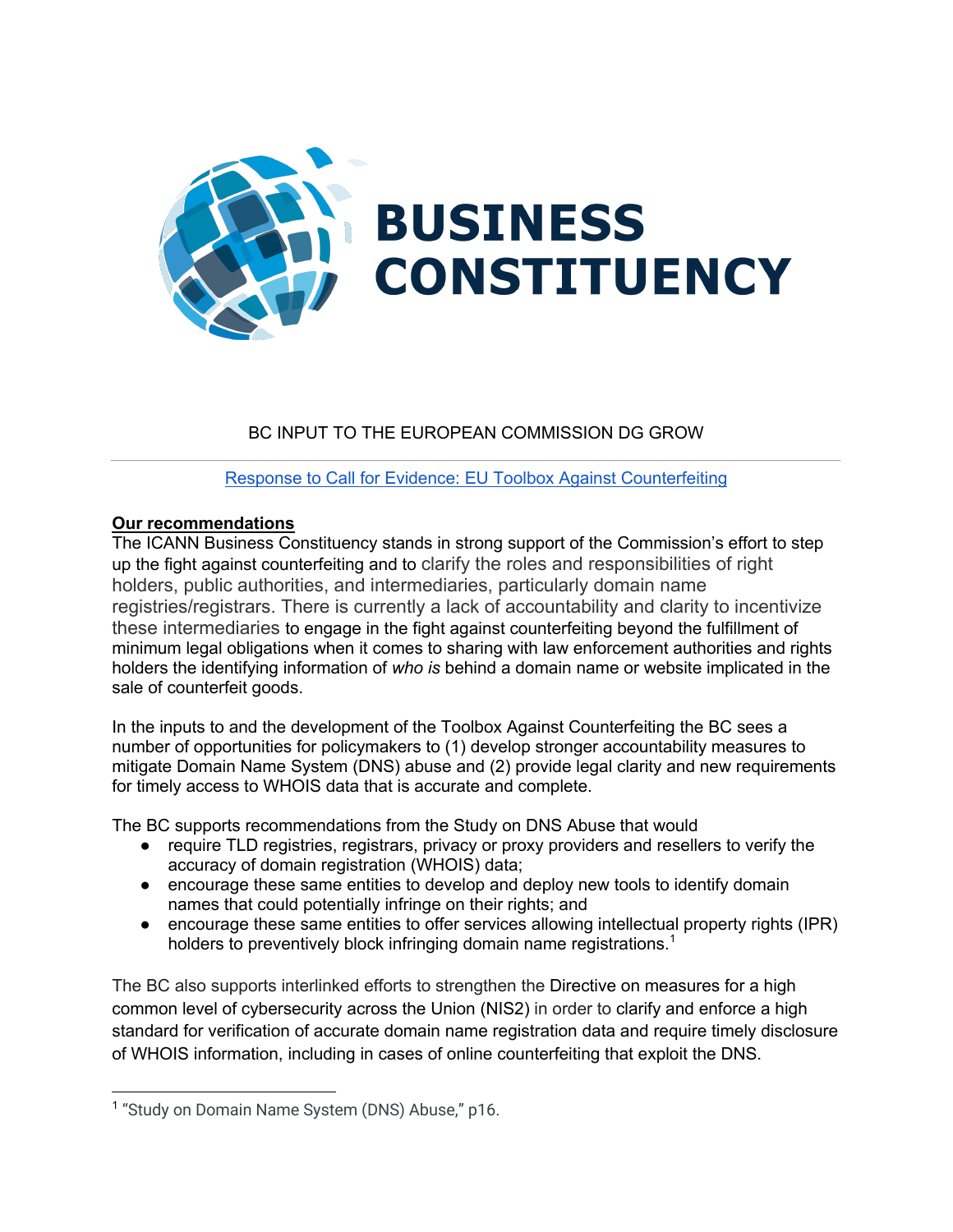### **Introduction and background**

This response is provided on behalf of the Business Constituency (BC) of the Internet Corporation for Assigned Names and Numbers (ICANN), the not-for-profit public-benefit corporation dedicated to keeping the Internet secure, stable and interoperable. The BC is the voice of commercial Internet users within ICANN, representing the interests of small, medium, large and multinational enterprises as users of the Domain Name System (DNS).

The BC has played an active role in the multistakeholder community and other policy fora in attempting to address two critical and inter-linked issues that have plagued online safety for businesses and consumers:

- I. the lack of accuracy of the WHOIS database and the lack of effective access to information in that database for law enforcement and other legitimate access seekers; and
- II. the abuse of the DNS by a range of bad actors, including counterfeiters.

The Commission's Call for Evidence makes it clear that counterfeiting activities online are directly linked to both of these issues. When it comes to DNS Abuse, the Commission's recent Study on DNS Abuse puts some useful numbers to the problem, finding that over a two-year period, 25% of cases of abuse of the DNS involved websites selling counterfeit goods.<sup>2</sup> The study goes on to detail the links between counterfeiting and DNS abuse:

"…voluntary initiatives taken by registries and registrars categorize domains used to host websites offering counterfeit goods, pirate content, or CSAM material as content-related abuse, thus, considering them falling outside of the DNS abuse. However, similarly to phishing or malware, the abusers may use DNS infrastructure, in particular, maliciously registered domain names to distribute such content in those abuse cases too."<sup>3</sup>

The Call for Evidence reiterates this link between counterfeiting and DNS abuse and spotlights the need for access to accurate and complete WHOIS data as part of guiding principle for facilitating effective and efficient information sharing (including personal data) in compliance with EU data protection and competition law, to prevent and detect counterfeiting activities:

"…maintaining accurate and complete databases of domain name registration data (WHOIS data), and providing lawful access to such data for purposes related to the fight against domain name system (DNS) abuse, and ensuring that effective measures are taken to mitigate DNS abuse, including counterfeiting."

The BC wholeheartedly agrees with the Commission's assessment that accurate and accessible WHOIS data is necessary to help battle DNS abuse and counterfeiting. For years, we have

<sup>2</sup> European Commission, "Study on Domain Name System (DNS) Abuse," p55, January 2022: https://op.europa.eu/en/publication-detail/-/publication/7d16c267-7f1f-11ec-8c40-01aa75ed71a1 <sup>3</sup> "Study on Domain Name System (DNS) Abuse," p52.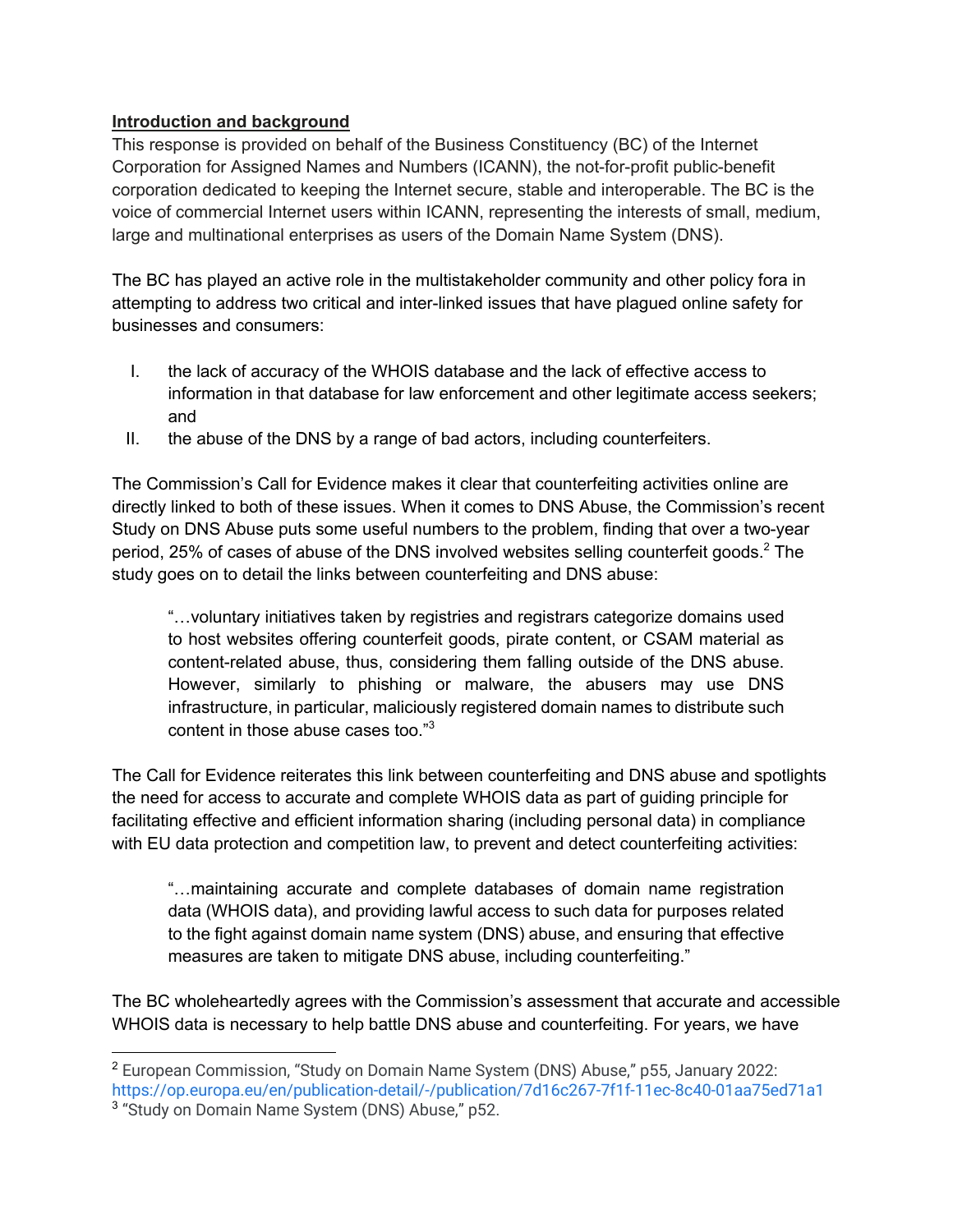advocated alongside government and at-large stakeholders for reforms at ICANN that the institution has failed to act on. We have been engaged on – and remain wholly supportive of potential regulatory and legislative remedies that are being developed in Europe, including the proposal for a Directive on measures for a high common level of cybersecurity across the Union (NIS2).

We would like to share some of our insights on the barriers to accurate and complete WHOIS data access, the issue of DNS abuse, and opportunities to positively impact both of these problems, and thus reduce counterfeiting online.

### **Our shared interest in curbing DNS abuse and ensuring access to accurate WHOIS data as a means to combat online counterfeiting**

The Call for Evidence accurately details the ways in which counterfeiters and the organized crime networks that support them exploit weak systems and institutions, including:

"…the lack of willingness of various intermediaries to engage beyond the fulfillment of minimum legal obligations, and of closer cooperation and information sharing between law enforcement authorities, right holders and other intermediaries."

The Call for Evidence goes on to rightfully include "domain name registrars and registries" in the scope of online and offline intermediaries. BC members have found precisely that these intermediaries lack engagement beyond the fulfillment of minimum legal obligations when it comes to sharing with law enforcement authorities and rights holders the identifying information of *who is* behind a domain name or website implicated in the sale of counterfeit goods.

The WHOIS database presents as an obvious system to solve this problem of access to accurate domain name registration information. However, for almost four years now, WHOIS accuracy and access has been debilitated by ICANN's reliance on domain name registrars and registries to interpret and apply the GDPR. The recent history of policy failure and its impact is clearly detailed in the Commission's recently published "Study on Domain Name System (DNS) Abuse":

"On 17 May 2018, the ICANN Board adopted the Temporary Specification for generic top-level domain (gTLD) Registration Data (Temporary Specification) 228 intended to comply with EU's General Data Protection Regulation (GDPR), adopted in May 2018. The Temporary Specification provides modifications to existing requirements in the Registrar Accreditation (RRA) and Registry Agreements (RA) allowing registrars and gTLD registry operators to redact (withhold) personally identifiable data (and also those of legal persons) from publication in WHOIS. Further to the entry into force of the Temporary Specification, registries and registrars have consistently refused reasonable access to the redacted WHOIS data to third parties on request, such as law enforcement authorities or anti-counterfeiting organisations, and ICANN has stated that it is unwilling to enforce the Temporary Specification to require access in any case where a registry or registrar has refused it."<sup>4</sup>

<sup>4</sup> "Study on Domain Name System (DNS) Abuse," p102.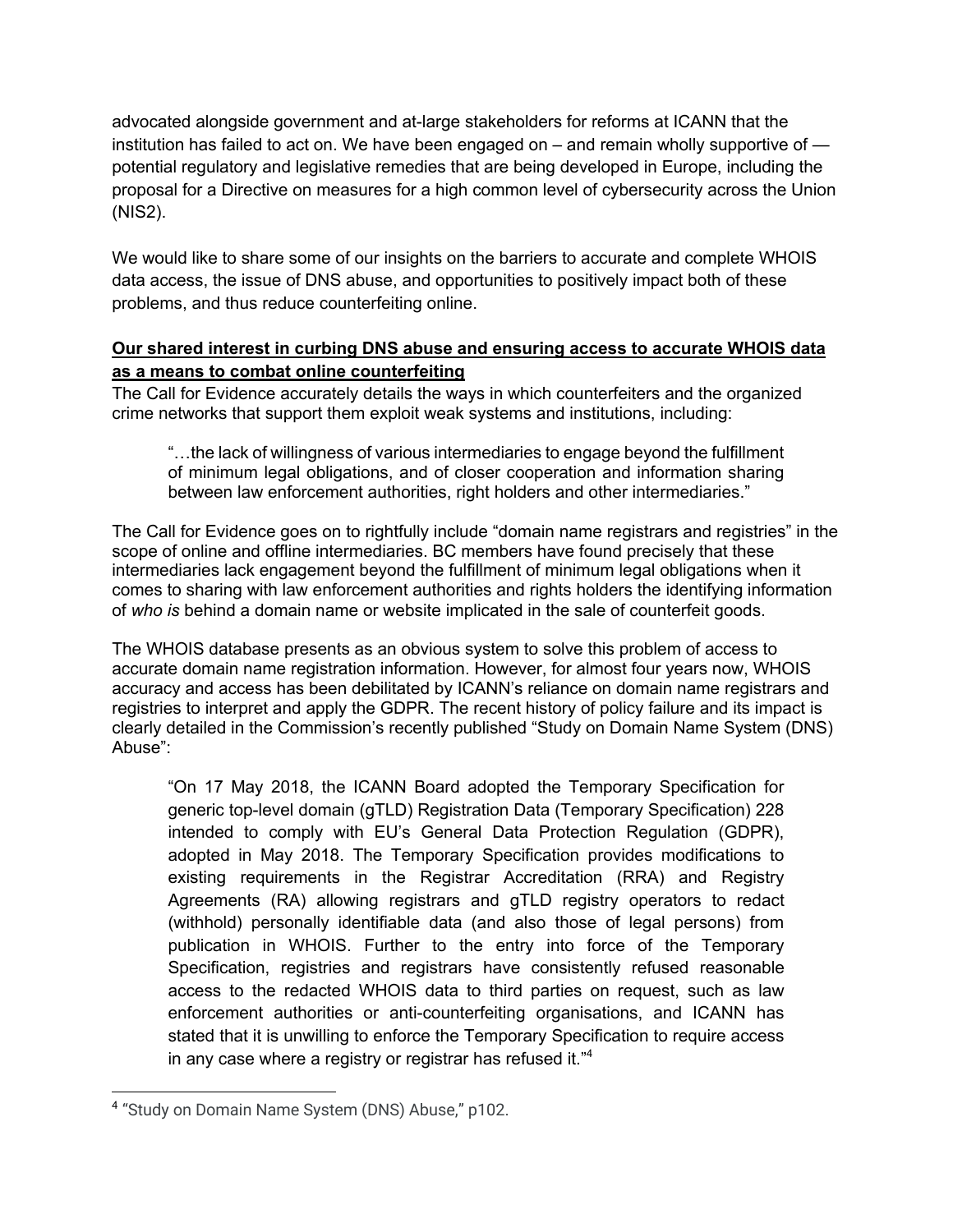The BC and other stakeholders active in ICANN's multistakeholder community, including the Governmental Advisory Committee (GAC), where the EU is represented by the European Commission, have repeatedly warned, through public submissions, that the vital public interest and business needs of professionals engaged in cybersecurity, consumer protection, law enforcement, and intellectual property protection are consistently disrupted and sometimes simply unachievable because of inaccurate or inaccessible WHOIS information.

The Commission's Study on DNS Abuse highlights the impact in quantitative terms:

"…the report on WHOIS Contact Data Availability and Registrant Classification Study 236, released on in January 2021, finds that ICANN's GDPR-driven policy has resulted in the redaction of contact data for 57% of all generic Top-level Domain (gTLD) names. ICANN's policy has allowed registrars and registry operators to hide much more contact data than is required by the GDPR-perhaps five times as much. Including 'proxy-protected' domains, for which the identity of the domain owner is deliberately concealed, 86.5% of registrants can no longer be identified via WHOIS-up from 24% before the ICANN policy went into effect."

The Commission's DNS Abuse study likewise comes to the grim conclusion that

"The implications of this ICANN policy change are profound: consumers can no longer use WHOIS to confirm the identities of parties they may want to transact with on the Internet, it is harder for law enforcement personnel and security professionals to identify criminals and cybercrime victims, and brand owners face greater challenges defending misuse of their intellectual property." 5

Strong privacy protections for personal data must be in place and adhered to, and the BC will stand behind policies and practices that strike a proper balance between the individual right to privacy and the safeguards necessary to ensure that legal obligations are met and that the public's safety is appropriately guarded.

But as it stands, the policies and practices that today determine access to WHOIS data simply "do not strike the appropriate balance between protecting the rights of those providing data to registries and registrars, and those protecting the public from harms associated with bad actors seeking to exploit the domain name system." That was the conclusion of our colleagues on ICANN's Government Advisory Committee (GAC). We share this view and clearly see counterfeiting networks to be a major cohort of bad actors seeking to exploit the domain name system.

It's important to note that, repeatedly, we see other registries preserving privacy protections while facilitating sufficient public access to important data – for example, the EU trademark registry and countless business and property registries across Europe, all of which are compatible and consistent with GDPR. And some government-administered domain name registries in Europe have developed requirements, including through legislative means, to strike a balance that preserves privacy while also empowering law enforcement and other legitimate access seekers.

<sup>5</sup> "Study on Domain Name System (DNS) Abuse," p104.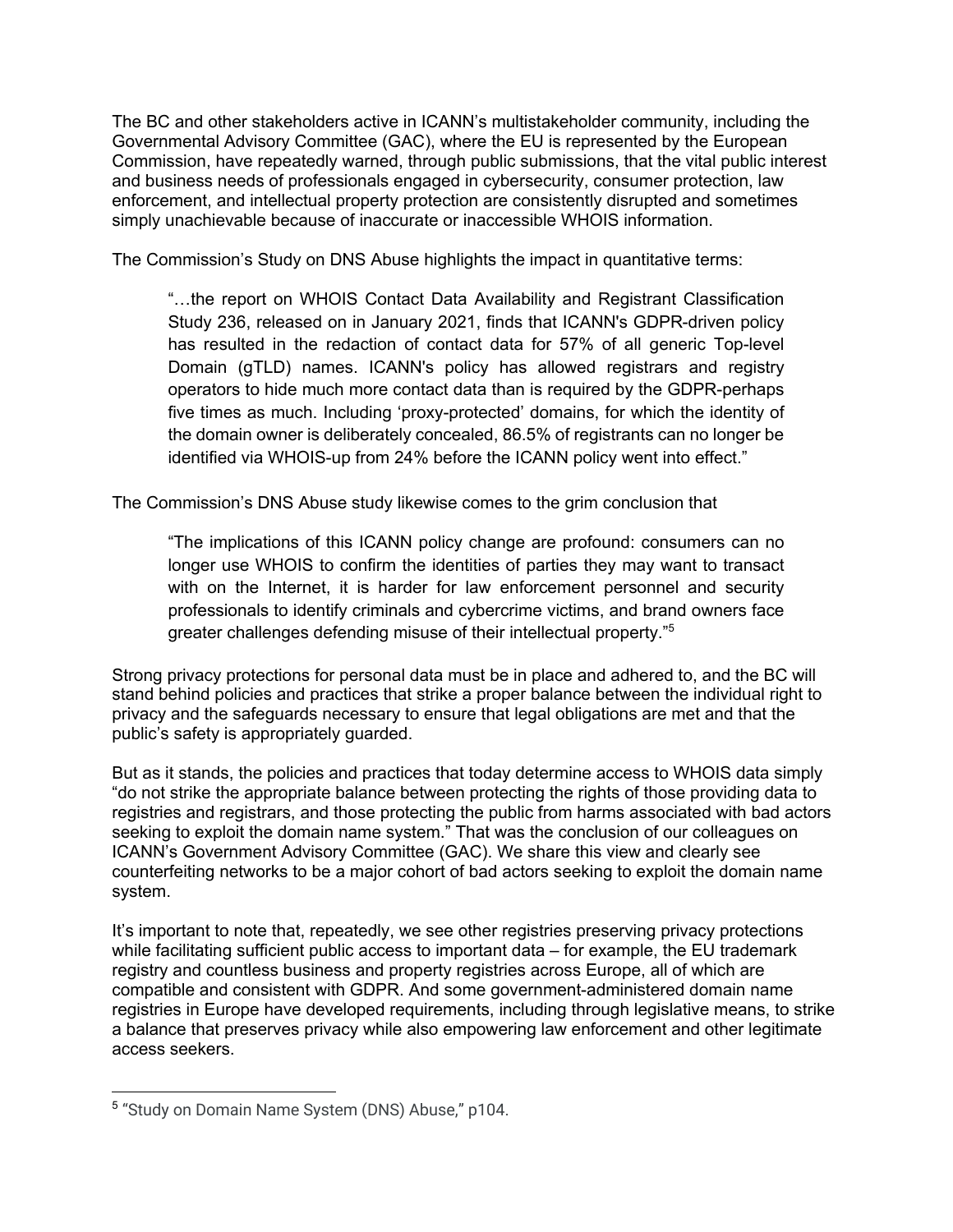The .eu registry is required to "organise, administer and manage the .eu TLD in the general public interest and ensure in all aspects of the administration and management of the .eu TLD", including for "high quality, transparency, security, stability, predictability, reliability, accessibility, efficiency, non-discrimination, fair conditions of competition and consumer protection."6

In Denmark, the Danish Domain Names Act requires that WHOIS data for ".dk" be made publicly available, even when the registrant is a natural person. The registry for .dk has publicly stated that the "purpose of this provision by the Danish legislators was to establish a high quality domain with as much transparency as possible."7 And the experience of businesses, consumers, and other users of the .dk domain bears this out: according to Spamhaus statistics, .dk has a "badness" rate of .2% and a badness index score of .01 (compared to China's ".cn" that has a "badness" rate of 38.9% and a badness index score of  $4.33$ ).<sup>8</sup>

DK Hostmaster's success stands in stark contrast to the failures of accuracy and transparency that plague most registries operating outside of governmental requirements. For law enforcement and other users seeking legitimate access to WHOIS information, ICANN policy, or lack thereof, has instigated and is now sustaining a fragmented and unpredictable system, wherein each individual domain name registrar or registry conducts its own balancing test of issues that are clearly in the public interest, including counterfeiting.

A June 2021 survey of nearly 300 cybersecurity experts by the Messaging Malware Mobile Anti-Abuse Working Group (M3AAWG) and the Anti-Phishing Working Group (APWG)<sup>9</sup> highlighted the ultimately futile reality that law enforcement and other legitimate access seekers face in requesting basic information on domain name registration:

"94% of our respondents report that redaction [of WHOIS data] impairs their ability to investigate relationships between malicious domains and actors."

"Two-thirds of our respondents indicate that their ability to detect malicious domains has decreased."

"The system to access redacted [WHOIS] data appears to fail regularly. Wait times are too long, while requests are being ignored, denied, or responded to with useless information."

"Restricted access to Whois data by GDPR regulation under its initial interpretation hampers internet security; law enforcement activities; security research; antimoney laundering activities; and programmatic suppression of criminal infrastructure."

#### **Our recommendations**

The ICANN Business Constituency stands in strong support of the Commission's effort to step up the fight against counterfeiting and clarify the roles and responsibilities of right holders, public authorities, and intermediaries, particularly domain name registries/registrars.

<sup>6</sup> https://ec.europa.eu/newsroom/dae/document.cfm?doc\_id=58847

<sup>7</sup> https://www.icann.org/en/system/files/correspondence/vignal-schjoth-to-plexida-28may20-en.pdf

<sup>&</sup>lt;sup>8</sup> See https://www.spamhaus.org/statistics/tlds/ last checked 28 February, 2022.

<sup>&</sup>lt;sup>9</sup> Messaging Malware Mobile Anti-Abuse Working Group: "ICANN, GDPR, and the WHOIS: A Users Survey – Three Years Later," June 2021.

https://www.m3aawg.org/sites/default/files/m3aawg\_apwg\_whois\_user\_survey\_report\_2021.pdf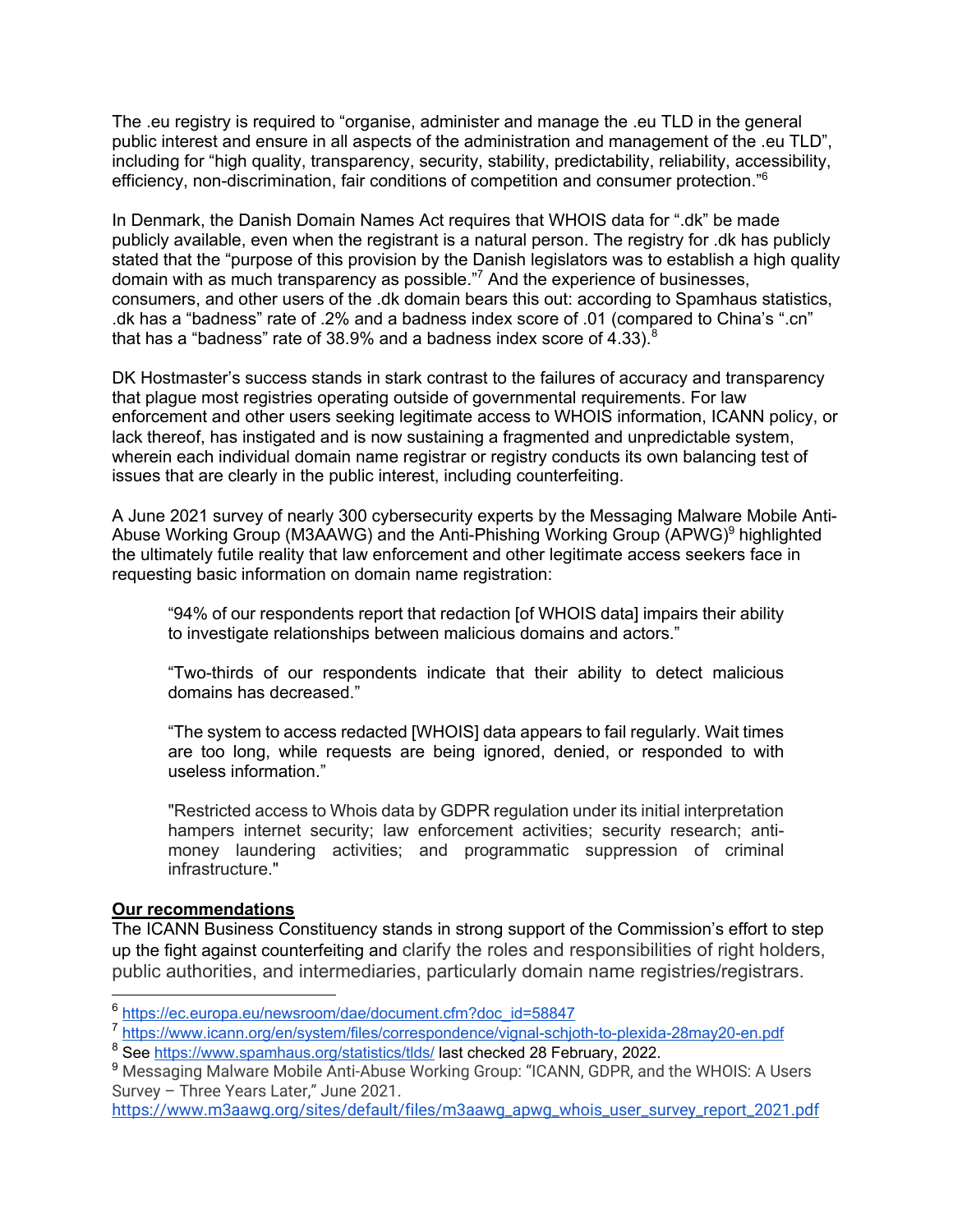There is currently a lack of accountability and clarity to incentivize these intermediaries to engage in the fight against counterfeiting beyond the fulfillment of minimum legal obligations when it comes to sharing with law enforcement authorities and rights holders the identifying information of who is behind a domain name or website implicated in the sale of counterfeit goods.

From the NIS2 proposal and its ongoing negotiations, through the Toolbox Against Counterfeiting and the Study on DNS Abuse, the BC sees a number of opportunities for policymakers to (1) develop stronger accountability measures to mitigate DNS abuse and (2) provide legal clarity and new requirements for timely access to WHOIS data that is accurate and complete.

The BC supports the recommendation from the Study on DNS Abuse regarding **verification of accurate WHOIS Data**:

TLD registries, registrars, privacy or proxy providers and resellers should verify the accuracy of the domain registration (WHOIS) data.

The BC also supports the study's recommendations on **new tools to assist legitimate access seekers:**

TLD registries are encouraged to develop or improve existing similarity search tools or surveillance services to enable third parties to identify names that could potentially infringe their rights

TLD registries are encouraged to offer, directly or through the registrars or resellers, services allowing intellectual property rights (IPR) holders to preventively block infringing domain name registrations.<sup>10</sup>

The BC supports the **recognition of legitimate access seekers** on the basis of rights holders, who seek disclosure of WHOIS data for the purposes of intellectual property investigations, enforcements, and legal actions, including fighting piracy and counterfeits to protect the public from harm. **Timely disclosure of WHOIS information** to legitimate access seekers is essential to facilitate law enforcement and investigations of online counterfeiting that exploits the DNS.

The BC supports **provisions in NIS2 that will restore the value of the WHOIS database for the Internet community.** To achieve this goal, the final Directive should include three critical requirements of Top-Level Domain registries and entities providing domain name registration services:

- 1. that they collect and maintain accurate, verified and complete domain name registration data;
- 2. that they make non-personal WHOIS data publicly available without undue delay; and

<sup>&</sup>lt;sup>10</sup> "Study on Domain Name System (DNS) Abuse," p16.